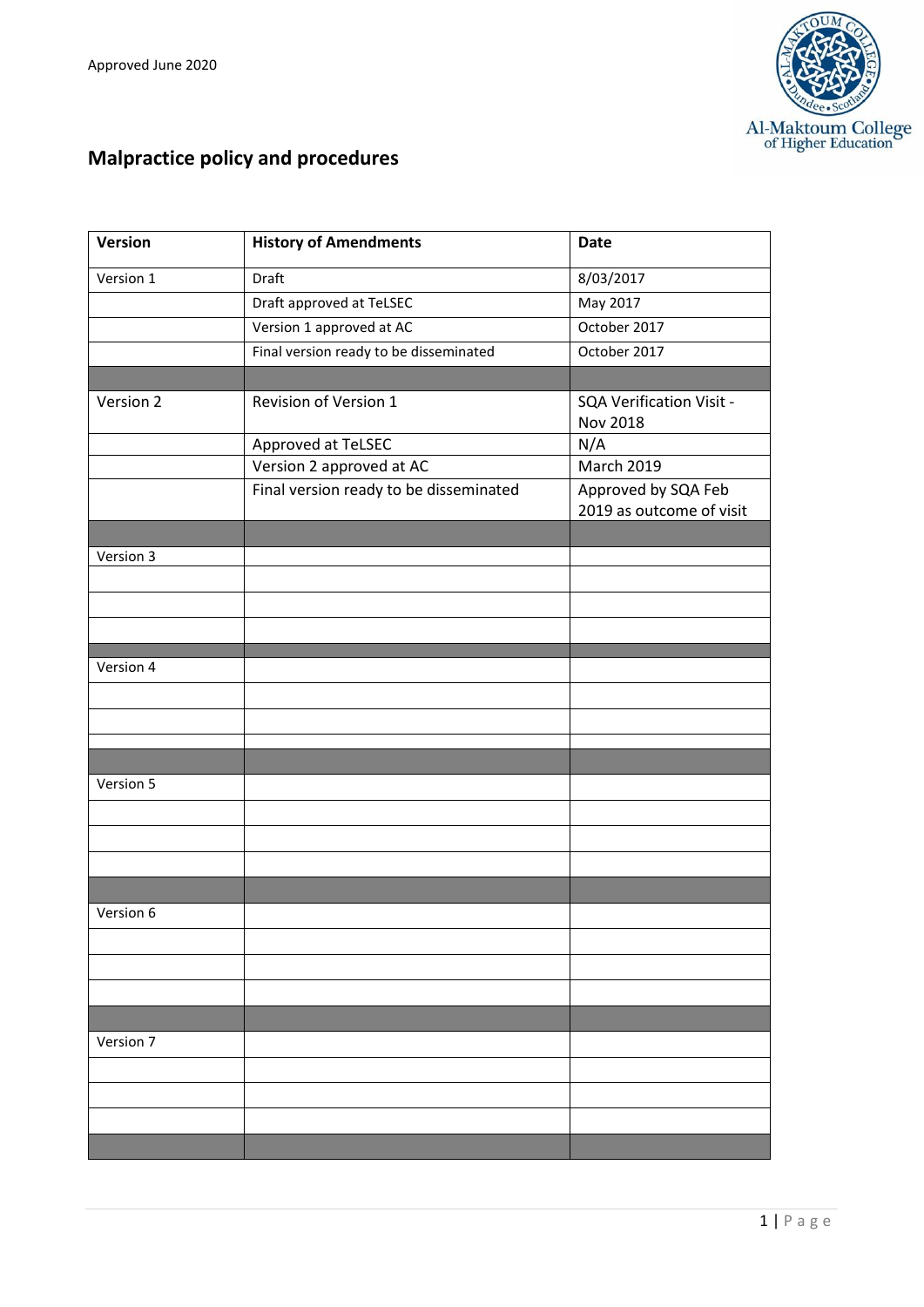# **1. Introduction**

Al-Maktoum College of Higher Education treats all cases of suspected malpractice<sup>1</sup> very seriously and will investigate all suspected and reported incidents of possible malpractice, whether or not described below, where there are sufficient grounds to do so.

All students and staff are expected to observe all College regulations, policies and procedures that govern the effective organisation and management of specific areas of activity within the College, including those relating to financial requirements, health and safety, the use of IT resources, and recreational facilities. Copies of the regulations, policies and procedures can be found on the College website [www.almcollege.ac.uk](http://www.almcollege.ac.uk/)

The College will also report to the Scottish Qualifications Authority (SQA) all claims of suspected malpractice either by candidates or centre staff, academic and administrative.

Failure to notify, investigate and report to SQA allegations of suspected malpractice constitutes malpractice. Also failure to take action as required by SQA or to co-operate with an SQA investigation constitutes malpractice.

The purpose of this document is to set out how allegations of malpractice are dealt with. The scope of the policy is to provide:

- A definition of malpractice;
- Examples of centre malpractice and maladministration and student malpractice;
- How to report suspected malpractice;
- The procedure for investigating suspected malpractice; and
- Possible sanctions that may be imposed in cases of malpractice.

The Malpractice policies and procedures will be disseminated to all staff and students through the College's web site and staff and student handbooks.

#### **2. Terminology and Definitions**

Malpractice means any act, default or practice (whether deliberate or resulting from neglect or default) which is a breach of the College's rules and regulations, SQA requirements including any act, default or practice which:

- Compromises, attempts to compromise or may compromise the process of assessment, the integrity of any SQA qualification or the validity of a result or certificate; and/ or certificate; and/or
- Damages the authority, reputation or credibility of the College, the SQA and its employee(s) or agent(s).

Malpractice can arise for a variety of reasons:

- 1. Some incidents are intentional and aim to give an unfair advantage or disadvantage in an examination or assessment (deliberate non-compliance). Examples might include:
	- o Failure to carry out adequate /published internal quality assurance arrangements
	- o Completing assessment work on behalf of learners; or
	- o Falsification of information leading to certification
- 2. We define maladministration as including incidents that arise due to ignorance of SQA requirements, carelessness or neglect in applying the requirements. Examples might include: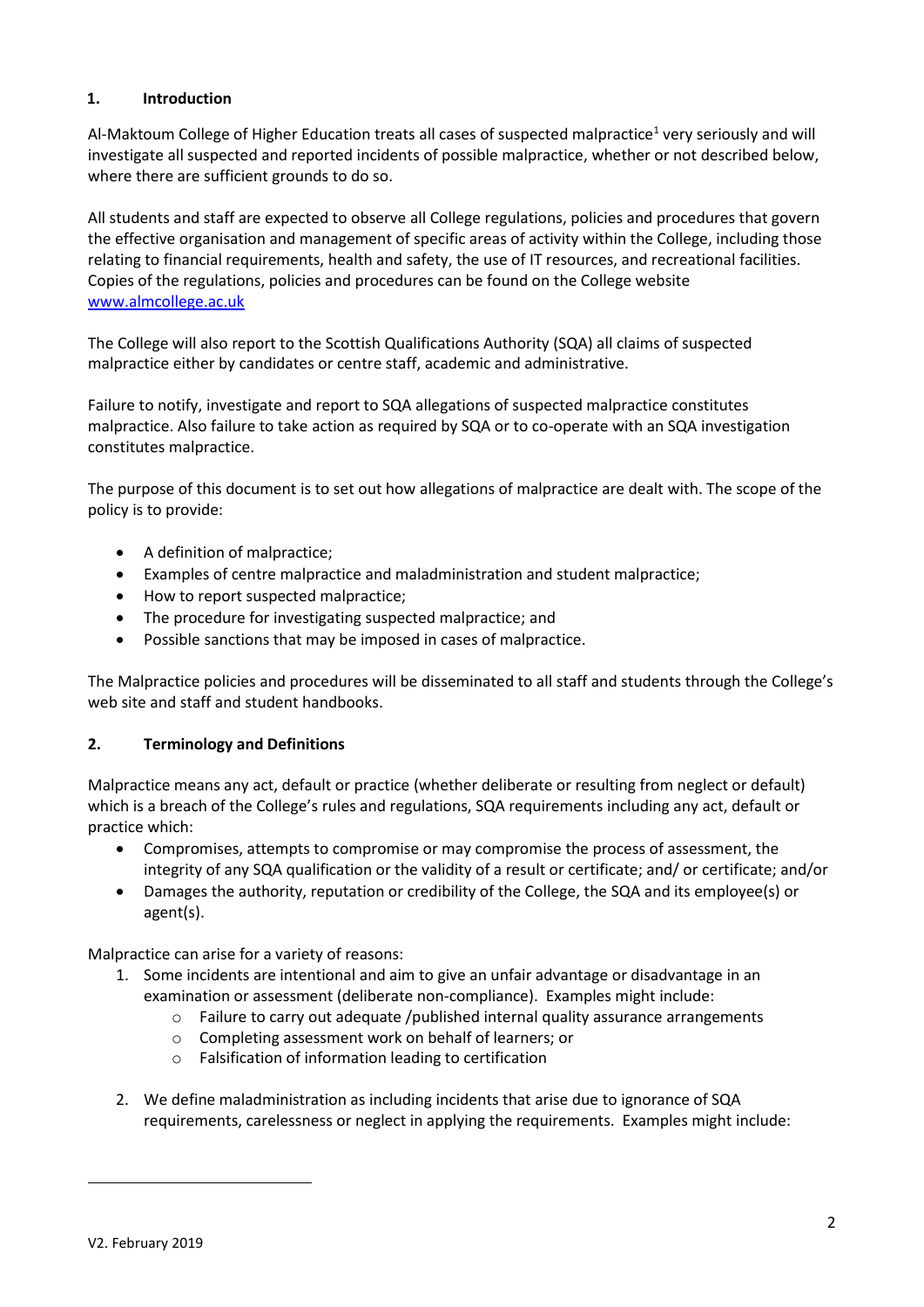- $\circ$  Seeking approval to offer a new qualification after the deadline for new approval applications has passed, or
- $\circ$  Requesting late certification of learners after a regulated qualification's certification end date

Malpractice can include both maladministration in the assessment and delivery of SQA qualifications and deliberate non-compliance with SQA requirements.

Whether intentional or not, it is necessary to investigate and act upon any suspected instances of malpractice, to protect the integrity of the qualification and to identify any wider lessons to be learned.

Where SQA becomes aware of concerns of possible malpractice, its approach will be fair, robust and proportionate to the nature of the concern. These procedures will be applied where SQA's view is that there is a risk to the integrity of certification, which is not being successfully managed through our regular processes, for example verification.

## **3. Candidate Malpractice**

Candidate malpractice means any type of malpractice by a candidate which threatens the integrity of an examination or assessment. Any cases of candidate malpractice must be reported to SQA. Malpractice by a candidate can occur, for example, in:

- The preparation and authentication of coursework
- The preparation or presentation of practical work
- The compilation of a portfolio of assessment evidence
- The completion of an examination paper, or the controlled write-up stage of externally assessed coursework; and
- Conduct during or after an assessment

The following are examples of candidate malpractice, but you should be vigilant to other instances of suspected malpractice that may undermine the integrity of qualifications. Examples could include:

- Breaching the security of assessment materials in a way which threatens the integrity of any exam or assessment – including the early and unauthorised removal of a question paper or answer booklet from the examination room.
- Collusion with others when an assessment must be completed by individual candidates.
- Copying from another candidate (including using ICT to do so) and / or working collaboratively with other candidates on an individual task.
- Misconduct inappropriate behaviour in an assessment room that is disruptive and / or disrespectful to others. This includes talking, shouting and / or aggressive behaviour or language, and having a prohibited electronic device that emits any kind of sound in the assessment room.
- Frivolous content producing content that is unrelated to the assessment.
- Offensive content content in assessment materials that includes vulgarity and swearing that is out with the context of the assessment, or any material that is discriminatory in nature (including discrimination in relation to the protected characteristics identified in the Equality Act 2010). This should not be read as inhibiting candidate's rights to freedom of expression.
- Personation assuming the identity of another candidate or a candidate having someone assume their identity during an assessment.
- Plagiarism failure to acknowledge sources properly and / or the submission of another person's work as if it were the candidate's own.
- Prohibited items items that candidates must now have with them at their allocated seat in the exam room because they can give an unfair advantage, including: mobile phones; electronic devices such as an MP3 player, iPod, tablet, smartwatch or any other device that is web-enabled or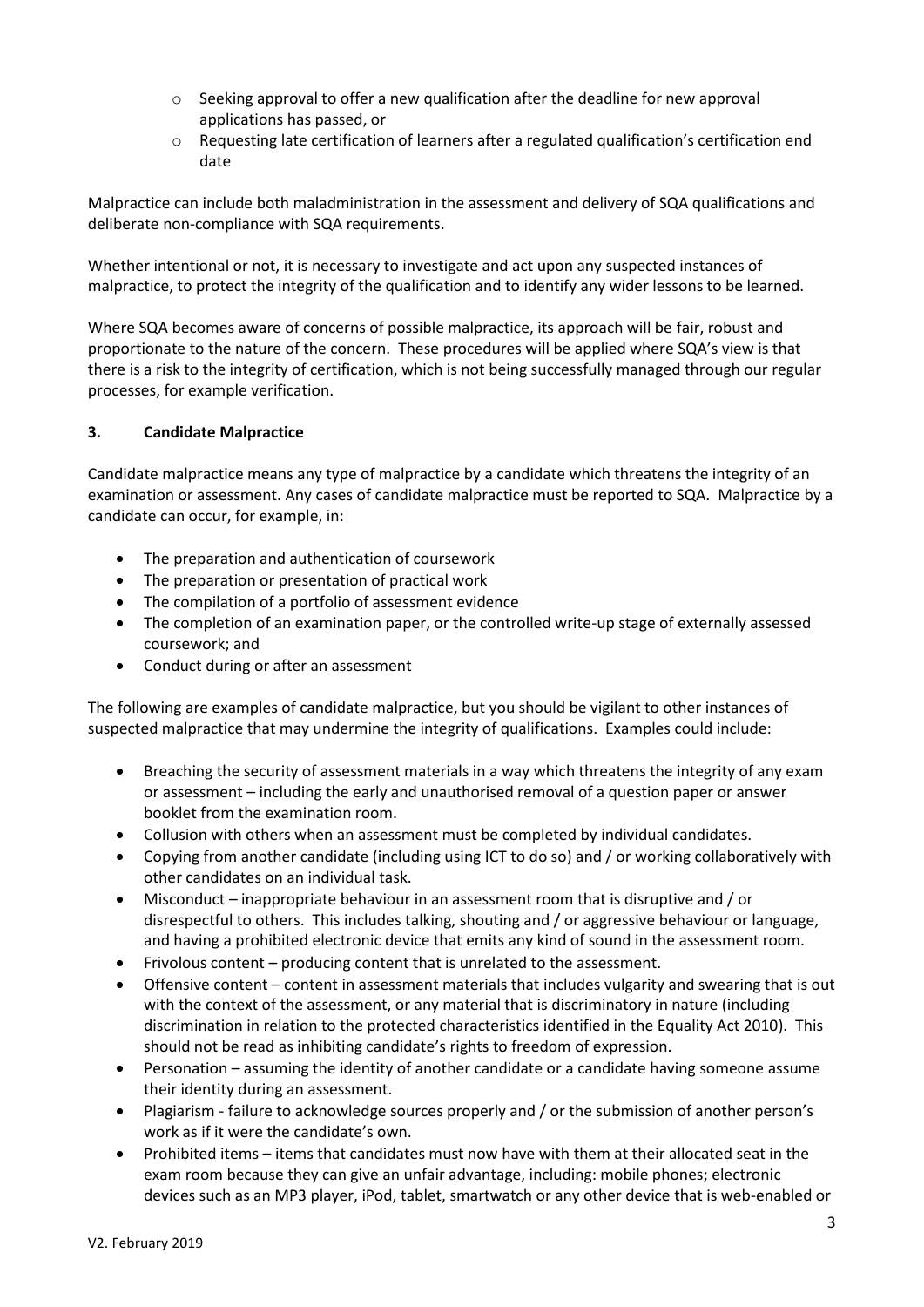stores information; books, notes, sketches or paper; pencil case; calculator case; calculator or dictionary (except in specified subjects – unless any of these things have been approved by SQA as part of an assessment arrangement.

# **4. Centre Malpractice**

Cases of malpractice by staff arise for a variety of reasons:

Any incidents that are intentional and aim to give an unfair advantage in an examination or assessment or other academic misconduct (non-compliance). Any cases of centre malpractice must be reported to SQA. This includes cases of:

- Knowingly allowing an individual to impersonate a student or staff;
- Allowing a student to copy another student's assignment work, or allowing a student to let their own work be copied;
- Allowing students to work collaboratively during an assignment assessment, unless specified in the assignment brief;
- Allowing a student to possess and/or use material or electronic devices that are not permitted in the examination room;
- Completing an assessed assignment for a student or providing them with assistance beyond 'normally' expected;
- Damaging a student's work;
- Exposing any information to anyone other than the student; and
- Failing to report a suspected case of student malpractice, including plagiarism.

Any incidents that arise due to ignorance of SQA requirements, carelessness or forgetfulness in applying the requirements (maladministration). This includes:

- Maladministration and the failure to maintain appropriate records or systems;
- The deliberate falsification of records or documents for any reason connected to the award of any qualification;
- Failure to keep examination question papers, examination scripts or other assessment materials secure, before during or after an examination; and
- Leaving students unsupervised during an examination.

#### **5. Procedures of reporting a suspected case of malpractice**

This process applies to, lecturers, including visiting lecturers, invigilators, students and administration staff.

Any case of suspected malpractice should be reported in the first instance to the SQA Coordinator.

- 5.1 Depending on the seriousness of the malpractice:
	- Suspected malpractice must be reported as soon as possible to the person identified, and at the latest within two working days from its discovery. Where the suspected malpractice has taken place in an examination, the incident be reported urgently, and the appropriate steps taken as specified by SQA.
	- A written report to be sent to the person identified, clearly identifying the factual information, including statements from other individuals involved and / or affected, any evidence obtained, and the actions that have been taken in relation to the incident.
	- Wherever possible other students are not disrupted by actions to be taken.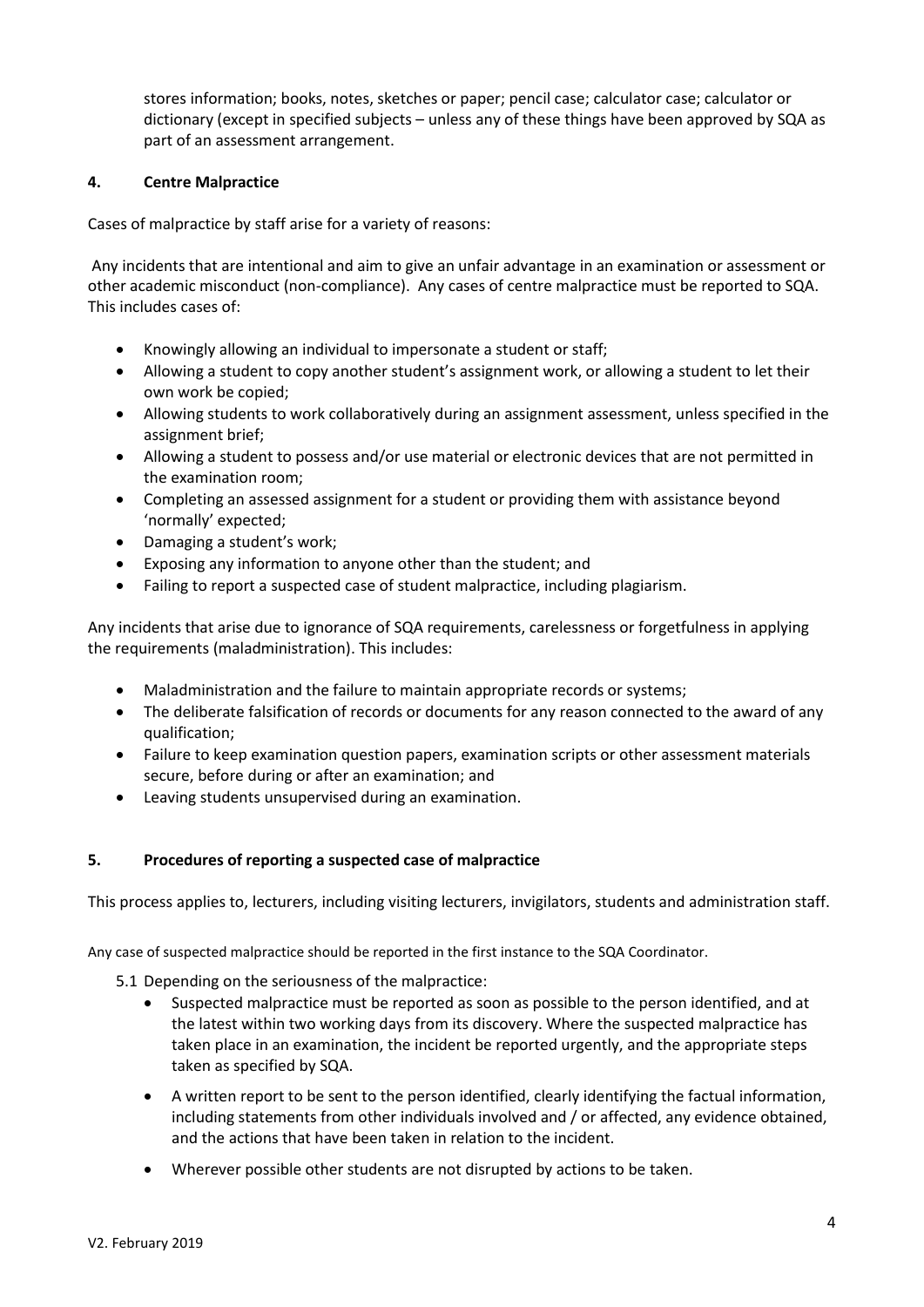- 5.2 The individual suspected of malpractice should be warned immediately that their actions may constitute malpractice, and that a report will be made to the College and ultimately to the SQA.
- 5.3 In cases of suspected malpractice by the College academic staff, invigilators and administration staff, the report should include as much information as possible, including the following:
	- a) the date time and place the alleged malpractice took place,
	- b) the name of the centre teacher/tutor, invigilator or other person(s) involved,
	- c) a description of the suspected malpractice, and
	- d) any available supporting evidence.
- 5.4 In cases of suspected malpractice reported by a third party, or an individual who wishes to remain anonymous, the College will take all reasonable steps to authenticate the reported information and to investigate the alleged malpractice.

#### **6. Investigating suspected cases of malpractice**

- a. Al-Maktoum College of Higher Education will investigate each case of suspected or reported malpractice to ascertain whether malpractice has occurred. The investigation will aim to establish the full facts and circumstances. Any suspected cases of malpractice must be reported to SQA.
- b. The College will promptly take all reasonable steps to prevent any adverse effect that may arise as a result of the malpractice, or to mitigate any adverse effect, as far as possible, and to correct it to make sure that any action necessary to maintain the integrity of SQA accredited qualifications and reputation is taken.
- c. The College will acknowledge all reports of suspected malpractice within five working days. All the parties involved in the case will then be contacted within 10 working days of receipt of the report detailing the suspected malpractice. The College may also contact other individuals who may be able to provide evidence relevant to the case.
- d. The individual(s) concerned will be informed of the following:
	- that an investigation is going to take place, and the grounds for that investigation;
	- details of all the relevant timescales, and dates, where known;
	- that they have a right to respond by providing a personal written response relating to the suspected malpractice (within 10 working days of the date of that letter);
	- that, if malpractice is considered proven, sanctions may be imposed either by Al-Maktoum College or by SQA, reflecting the seriousness of the case;
	- that, if they are found guilty, they have the right to appeal against a malpractice outcome if they believe that the policy or procedure has not been followed properly or has been implemented to their detriment.
- 6.1 Al-Maktoum College of Higher Education has a duty to inform SQA and other relevant authorities/regulators, but only after time for the appeal has passed or the appeal process has been completed. This may also include informing the police if the law has been broken and to comply with any other appropriate legislation.
- 6.2 Where more than one individual is contacted regarding a case of suspected malpractice, for example in a case involving suspected collusion, we will contact each individual separately, and will not reveal personal data to any third party unless necessary for the purpose of the investigation.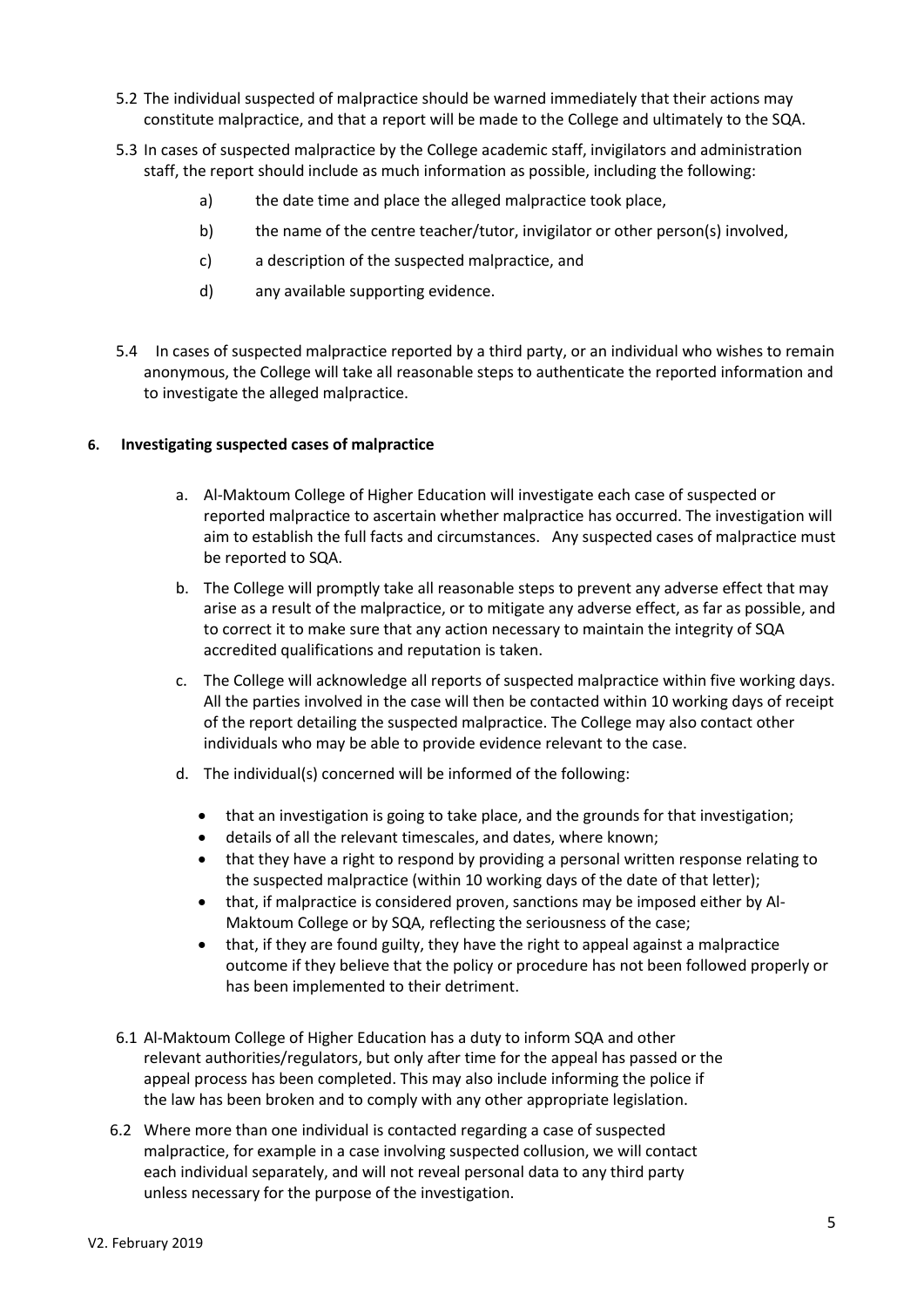- 6.3 Records of all malpractice cases and their outcomes are maintained by the College for a period of at least six years and are subject to regular monitoring and review.
- 6.4 Retention of records of all investigations of malpractice to be provided to SQA on request.

# **7. Actions and Sanctions if malpractice is proven**

Following an investigation, if a case of malpractice is upheld, Al-Maktoum College of Higher Education may impose sanctions or other penalties on the individual(s) concerned in line with the seriousness of the malpractice that has occurred. Where relevant we will report the matter to SQA, and SQA may impose one or more sanctions upon the individual(s) concerned.

At any stage of the procedure the outcome of the investigation will be one of the following:

- **Case dismissed**, as there is insufficient evidence to substantiate the allegation(s), or
- **Sanctions** to be applied**.**

Sanctions listed below may be applied to a student, to a lecturer, tutor, invigilator or other staff who has had a case of malpractice upheld against them on a case-by-case basis. This is when there is evidence to support the allegation(s) with the result that an appropriate type of sanction is recommended.

If the allegation is upheld, then at any stage of the procedure the person(s) investigating the alleged offence can recommend one or more of the following sanctions (in order of severity) as deemed appropriate to the gravity of the offence, the context of the malpractice, and whether the allegation is a first or repeated malpractice:

- **Informal verbal warning**, the matter to be resolved through counselling, advice, apology or a compromise agreement.
- **Formal verbal warning,** the verbal warning will be recorded in the personnel file for future reference. The note/record to be signed by the concerned individual suspected with malpractice.
- **A written warning** Warning given to student or staff will be taken into account should there be any future breach of the College or SQA rules and malpractice cases.
- **Warning with Revision of Marks**  Marks awarded will be revised in cases of collusion and plagiarism.
- **Notification** to any other organisation, employer, regulator or the police depending on the severity of the malpractice.
- **Suspension** while an investigation is being carried out.
- **Removal/expulsion** from the programme.
- **Fines and compensation payments**, this would mainly be applied to the students receiving financial support (full or partial bursary for their study).
- **Cancellation** of the award.
- **Imposition of special conditions** for the future involvement of the individual(s) in the conduct, teaching, supervision or administration of students and/or examinations.
- **Dismissal** from employment**.**
- 7.1 The outcome of any disciplinary or appeal hearing will be based on the balance of probability after considering all the evidence.
- 7.2 At the end of each stage the student should be informed of the outcome of the procedure and should agree to any recommendations for sanctions. In relation to verbal warnings a note is made on the student's file, which s/he signs.
- 7.3 Written warnings are also signed by the student or staff and remain on his/her file for a specified period of time, normally one year and usually state the consequences if the offence is repeated.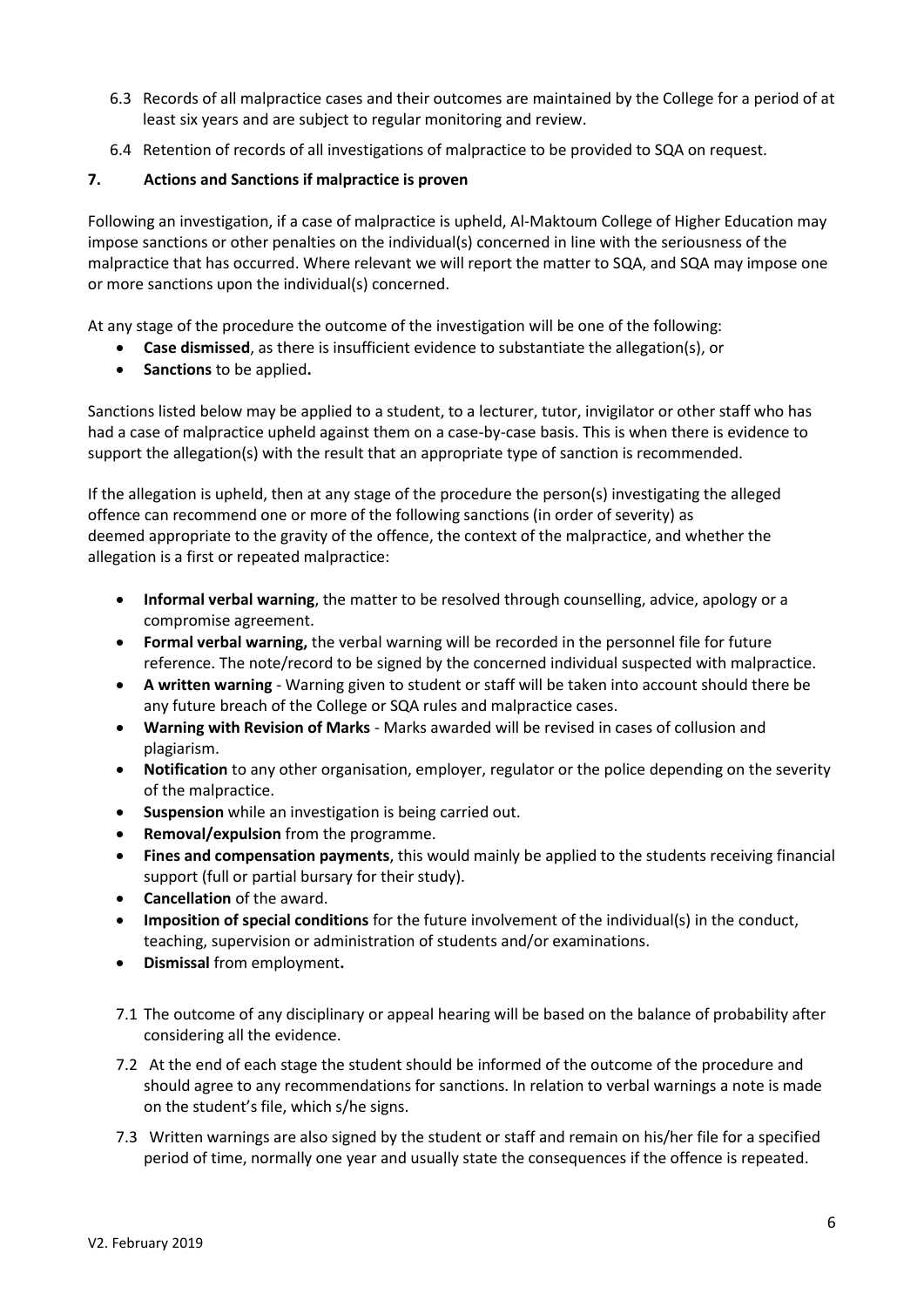- 7.4 Fines and compensation payments should pay due regard to the means of the student and may allow time for the payment to be made or to be discharged in instalments. If the recommendation involves suspension, fines, dismissal, expulsion and/or cancellation of the award, then verification must be sought from the Principal or his/her nominee.
- 7.5 At any stage in the malpractice procedure the College reserves the right to recover any damages that it has incurred as a result of action by the individual concerned.
- 7.6 The individual charged with the allegation of misconduct has the right of appeal at any stage of the procedure and against any form of recommended sanction as well as against a suspension while an investigation is being carried out. If an appeal is upheld, then the process moves automatically to a higher stage or the suspension is removed.

## **8. Appeal against alleged malpractice cases and sanctions**

Individuals, who have valid grounds on which to report a malpractice or to appeal against a malpractice decision, should raise the matter promptly. Where an appeal arises from a communication of the College's decision, this must be submitted within 28 days following receipt by the candidate of the formal feedback. An appeal should be submitted in writing to the SQA Coordinator, providing the following information:

- Candidate's name and address;
- The programme of study the candidate is undertaking;
- Specific details of the ground(s) for the appeal;
- Any other information which the applicant feels is relevant. All relevant information should be submitted at one time and that the College will not consider information which is submitted later in the process without good reason; and
- An indication of the outcome being sought (without prejudice to the final outcome).
- 8.1 After the candidate has received formal written feedback of the decision from the investigation into the suspected malpractice by the College with regard to the appeal, the SQA will not consider any appeal or complaint against the College's decision.
- 8.2 Appeals will be investigated by the College and the outcomes will be communicated promptly to the candidate. The College aims to thoroughly and fairly investigate all appeals and resolve such matters during this initial investigation. As such, the decisions taken following completion of this process will be considered as final and the College does not operate a further appeal system. The College will aim to respond to the appeal/complaint within 28 days of receipt.
- 8.3 Individuals lodging malpractice case(s) and those against whom appeals are made can expect the information to be dealt with confidentially and with due regard for their privacy. It may be disclosed to those members of the College who have a need to see it in order to investigate the malpractice case or the appeal. This disclosure will be undertaken solely to expedite the thorough investigation of the case and will not be undertaken to disadvantage any party.

# **9. Record Retention**

- 9.1 In the case of reporting malpractice, the College will retain records, including all materials and candidate evidence, until the issue has been resolved. Thereafter, malpractice records and appeal records must be retained for several years.
- 9.2 Where an investigation of suspected malpractice is carried out, the College will retain related records and documentation for a period of six years.